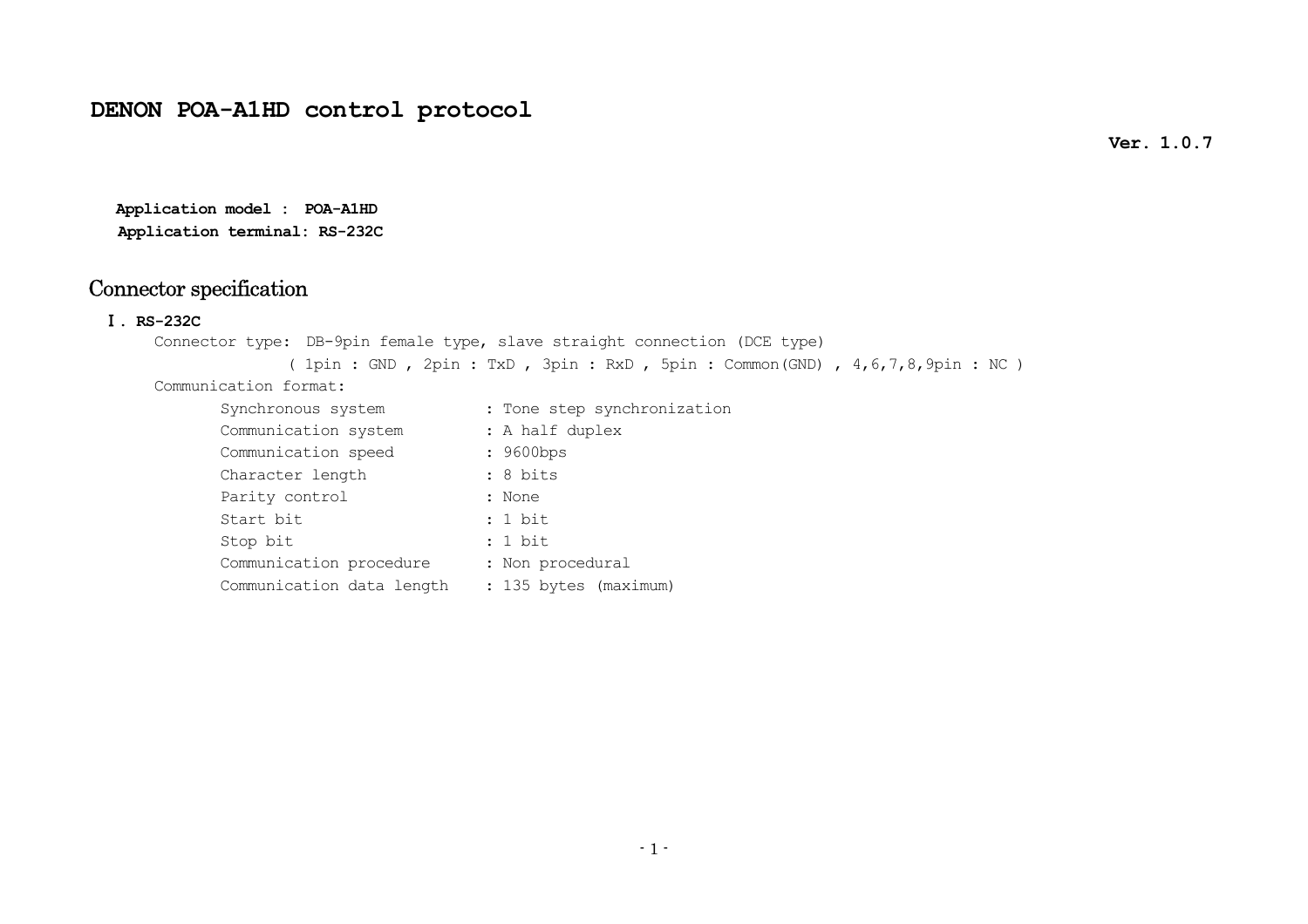#### Protocol specification

The following three data forms are defined.

| COMMAND :           |                                                                                      | The message sent to a system (POA) from a controller (Touch Panel etc.)               |  |
|---------------------|--------------------------------------------------------------------------------------|---------------------------------------------------------------------------------------|--|
|                     |                                                                                      | A command to a system is given from a controller.                                     |  |
| <i><b>EVENT</b></i> |                                                                                      | The message sent to a controller (Touch Panel etc.) from a system (POA)               |  |
|                     |                                                                                      | The result is sent, when a system is operated directly and a state changes.           |  |
|                     |                                                                                      | *The form of <b>EVENT</b> presupposes that it is the same as that of <b>COMMAND</b> . |  |
|                     | **Refer to the following table for the contents of <b>COMMAND</b> and <b>EVENT</b> . |                                                                                       |  |
| . המזורחההם         |                                                                                      | The measure sent to a controller (Teuch Danal etc.) from a sustam (DOA)               |  |

*RESPONSE* : The message sent to a controller (Touch Panel etc.) from a system (POA) if the 'request command' (*COMMAND*+*?*+CR(0x0D)) has came from a controller. The *RESPONSE* should be sent within 200ms of receiving the *COMMAND*. \*The form of *RESPONSE* presupposes that it is the same as that of *EVENT*.

**Basic specification**: The command by ASCII CODE, parameter expression

\*ASCII CODE which can be used is from 0x20 to 0x7F: the alphabet and the number of 0-9, and space (0x20), some signs, AND carriage return (0x0D) --- It is used only as a pause sign.

#### **Command structure**: COMMAND + PARAMETER + CR (0x0D)

| COMMAND.  | :ASCII CODE of 2 characters        |
|-----------|------------------------------------|
| PA.       | :Power AMP (POA) Control           |
| PARAMETER | : ASCII CODE (up to 25 characters) |
| EX.PWON   | : Power On                         |

#### **Others**

- A) *COMMAND* is receivable also during transmission of EVENT.
- B) The *RESPONSE* should be sent as opposed to the request command by all the commands with which an EVENT exists not need to the another request commands.
- C) Please set the input channel after setting the power amp.
- D) Please Power on it after making the *CONTROL* switch of POA-A1HD *EXTERNA*<sup>L</sup>

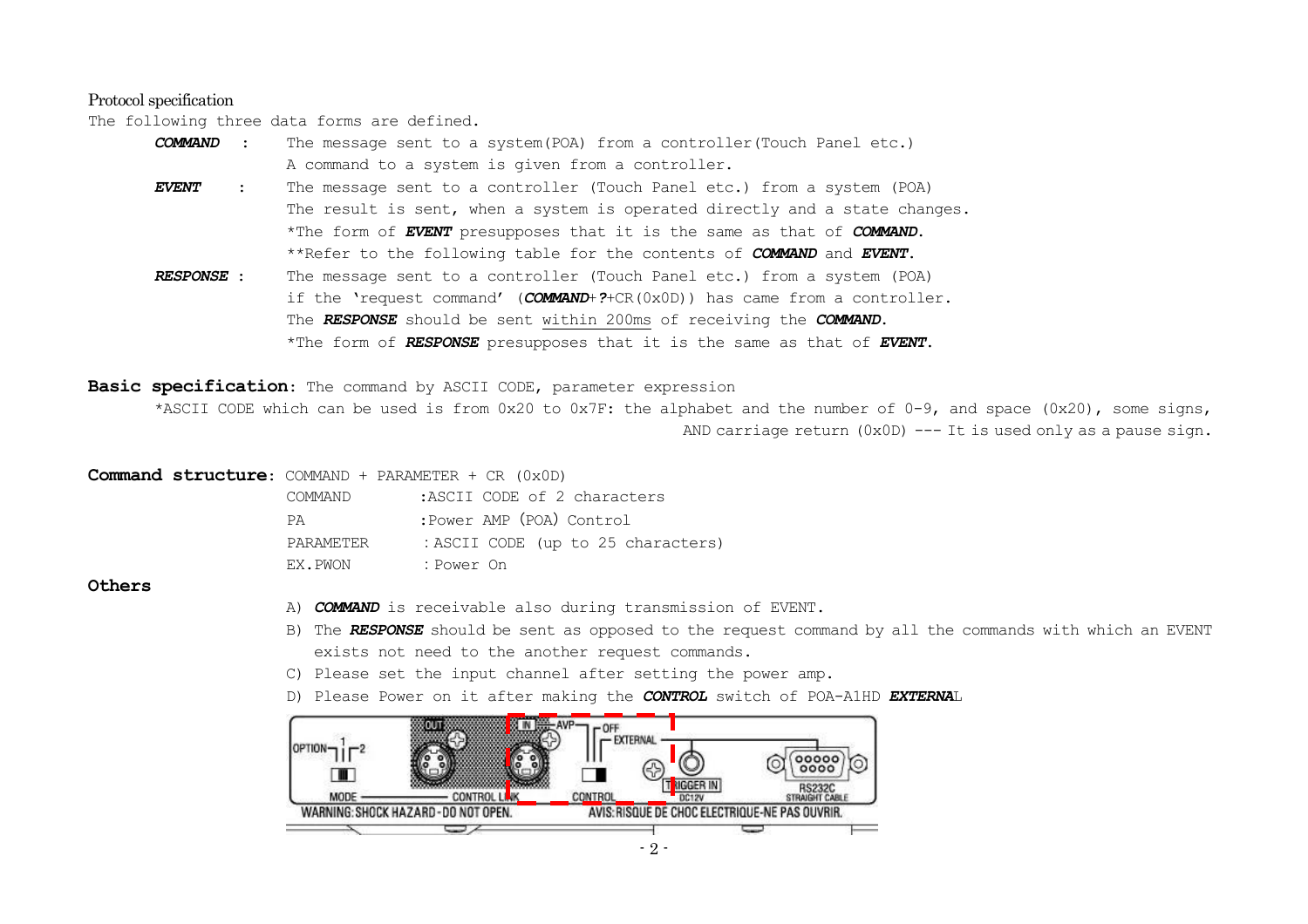### **COMMAND and PARAMETER list**

| COMMAND | PARAMETER      | function                    | Example             |
|---------|----------------|-----------------------------|---------------------|
| PA      | PWON           | POA POWER ON/STANDBY change | PAPWON <cr></cr>    |
|         | PWSTBY         |                             | PAPWSTBY <cr></cr>  |
|         | PW?            | Return PW Status            | PAPW? <cr></cr>     |
|         | INL1OFF        | Input Channel L* Setting    | PAINL1OFF <cr></cr> |
|         | <b>INL1RCA</b> |                             | PAINL1RCA <cr></cr> |
|         | <b>INL1XLR</b> |                             | PAINL1XLR <cr></cr> |
|         | INL2OFF        |                             | PAINL2OFF <cr></cr> |
|         | INL2RCA        |                             | PAINL2RCA <cr></cr> |
|         | INL2XLR        |                             | PAINL2XLR <cr></cr> |
|         | INL3OFF        |                             | PAINL3OFF <cr></cr> |
|         | INL3RCA        |                             | PAINL3RCA <cr></cr> |
|         | INL3XLR        |                             | PAINL3XLR <cr></cr> |
|         | INL4OFF        |                             | PAINL4OFF <cr></cr> |
|         | INL4RCA        |                             | PAINL4RCA <cr></cr> |
|         | INL4XLR        |                             | PAINL4XLR <cr></cr> |
|         | INL5OFF        |                             | PAINL5OFF <cr></cr> |
|         | INL5RCA        |                             | PAINL5RCA <cr></cr> |
|         | INL5XLR        |                             | PAINL5XLR <cr></cr> |
|         | INR1OFF        | Input Channel R* Setting    | PAINR1OFF <cr></cr> |
|         | <b>INR1RCA</b> |                             | PAINR1RCA <cr></cr> |
|         | <b>INR1XLR</b> |                             | PAINR1XLR <cr></cr> |
|         | INR2OFF        |                             | PAINR2OFF <cr></cr> |
|         | INR2RCA        |                             | PAINR2RCA <cr></cr> |
|         | INR2XLR        |                             | PAINR2XLR <cr></cr> |
|         | INR3OFF        |                             | PAINR3OFF <cr></cr> |
|         | INR3RCA        |                             | PAINR3RCA <cr></cr> |
|         | INR3XLR        |                             | PAINR3XLR <cr></cr> |
|         | INR4OFF        |                             | PAINR4OFF <cr></cr> |
|         | INR4RCA        |                             | PAINR4RCA <cr></cr> |
|         | INR4XLR        |                             | PAINR4XLR <cr></cr> |
|         | INR5OFF        |                             | PAINR5OFF <cr></cr> |
|         | INR5RCA        |                             | PAINL2OFF <cr></cr> |
|         | INR5XLR        |                             | PAINL2RCA <cr></cr> |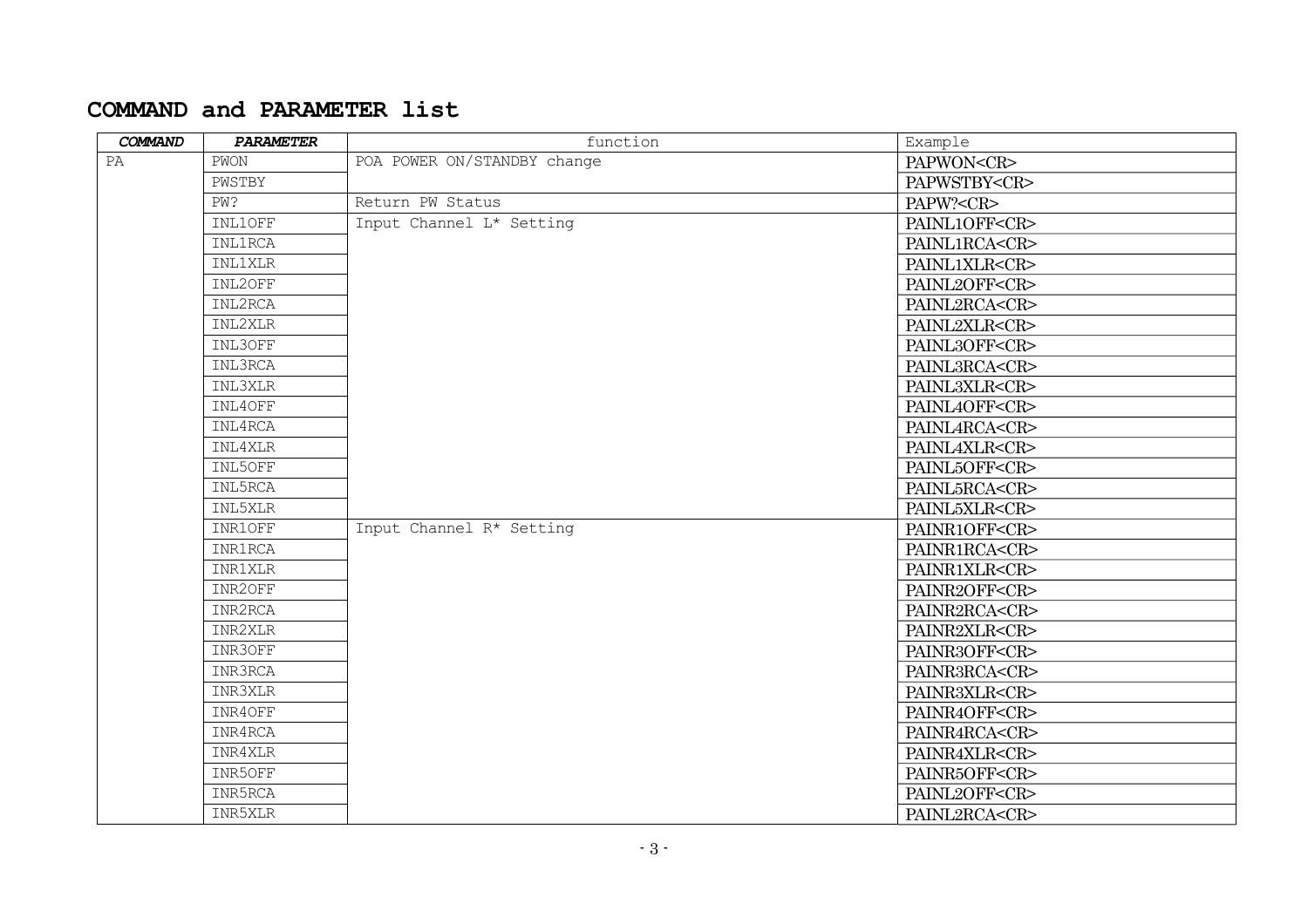| COMMAND   | PARAMETER | function                   | Example               |
|-----------|-----------|----------------------------|-----------------------|
| IN?<br>PA |           | Return Channel setting     | PAIN? <cr></cr>       |
|           | INL1?     | Return Channel L* setting  | PAINL1? <cr></cr>     |
|           | INL2?     |                            | PAINL2? <cr></cr>     |
|           | INL3?     |                            | PAINL3? <cr></cr>     |
|           | INL4?     |                            | PAINL4? <cr></cr>     |
|           | INL5?     |                            | PAINL5? <cr></cr>     |
|           | INR1?     | Return Channel R* setting  | PAINR1? <cr></cr>     |
|           | INR2?     |                            | PAINR2? <cr></cr>     |
|           | INR3?     |                            | PAINR3? <cr></cr>     |
|           | INR4?     |                            | PAINR4? <cr></cr>     |
|           | INR5?     |                            | PAINR5? <cr></cr>     |
|           | AMPL12NRM | L1/L2 Power Amp setting    | PAAMPL12NRM <cr></cr> |
|           | AMPL12BAP |                            | PAAMPL12BAP <cr></cr> |
|           | AMPL12BTL |                            | PAAMPL12BTL <cr></cr> |
|           | AMPL34NRM | L3/L4 Power Amp setting    | PAAMPL34NRM <cr></cr> |
|           | AMPL34BAP |                            | PAAMPL34BAP <cr></cr> |
|           | AMPL34BTL |                            | PAAMPL34BTL <cr></cr> |
|           | AMPLR5NRM | L5/R5 Power Amp setting    | PAAMPLR5NRM <cr></cr> |
|           | AMPLR5BAP |                            | PAAMPLR5BAP <cr></cr> |
|           | AMPLR5BTL |                            | PAAMPLR5BTL <cr></cr> |
|           | AMPR12NRM | R1/R2 Power Amp setting    | PAAMPR12NRM <cr></cr> |
|           | AMPR12BAP |                            | PAAMPR12BAP <cr></cr> |
|           | AMPR12BTL |                            | PAAMPR12BTL <cr></cr> |
|           | AMPR34NRM | R3/R4 Power Amp setting    | PAAMPR34NRM <cr></cr> |
|           | AMPR34BAP |                            | PAAMPR34BAP <cr></cr> |
|           | AMPR34BTL |                            | PAAMPR34BTL <cr></cr> |
|           | AMP?      | Return Power Amp setting   | PAAMP? <cr></cr>      |
|           | AMPL12?   | Return * Power Amp setting | PAAMPL12? <cr></cr>   |
|           | AMPL34?   |                            | PAAMPL34? <cr></cr>   |
|           | AMPLR5?   |                            | PAAMPLR5? <cr></cr>   |
|           | AMPR12?   |                            | PAAMPR12? <cr></cr>   |
|           | AMPR34?   |                            | PAAMPR34? <cr></cr>   |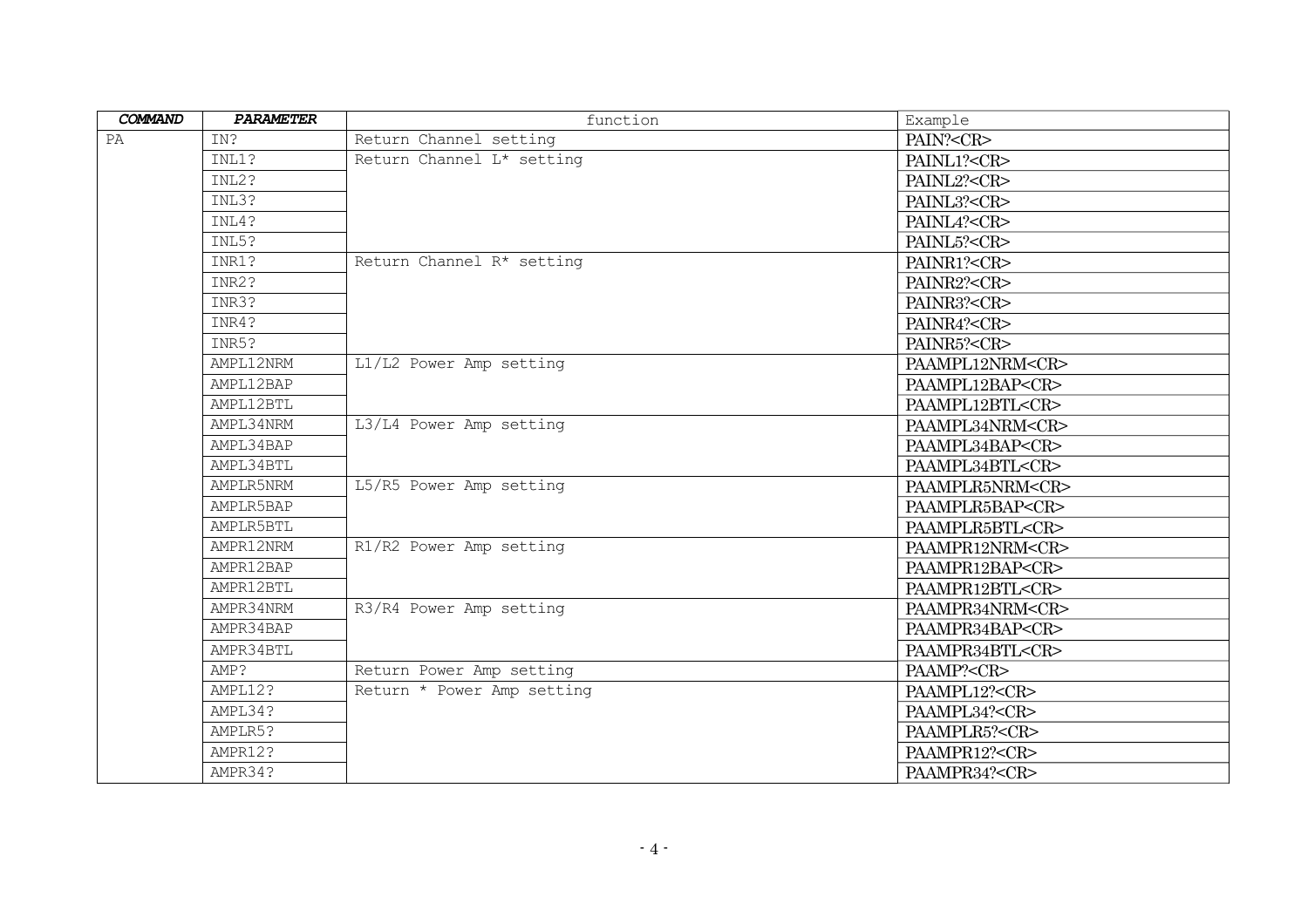※: RESPONSE becomes the following order.

> State of input channel L1 ->State of L2 -> State of L3 -> State of L4 -> State of L5 -> State of R5 -> State of R4 -> State of R3 -> State of R2 -> State of R1 PAINL1xxx<CR> PAINL2xxx<CR>PAINL3xxx<CR>PAINL4xxx<CR>PAINL5xxx<CR> PAINR5xxx<CR>PAINR4xxx<CR>PAINR3xxx<CR>PAINR2xxx<CR>PAINR1xxx<CR> (xxx ; "OFF" or "RCA" or "XLR")

※: RESPONSE becomes the following order. State of Power AMP channel  $L1/L2 \rightarrow$  State of  $L3/L4 \rightarrow$  State of  $L5/R5 \rightarrow$ State of R4/R3 -> State of R2/R1 PAAMPL12xxx<CR> PAAMPL34xxx<CR>PAAMPLR5xxx<CR>PAAMPR34xxx<CR>PAAMPR12xxx<CR> (xxx ; "NRM" or "BAP" or "BTL")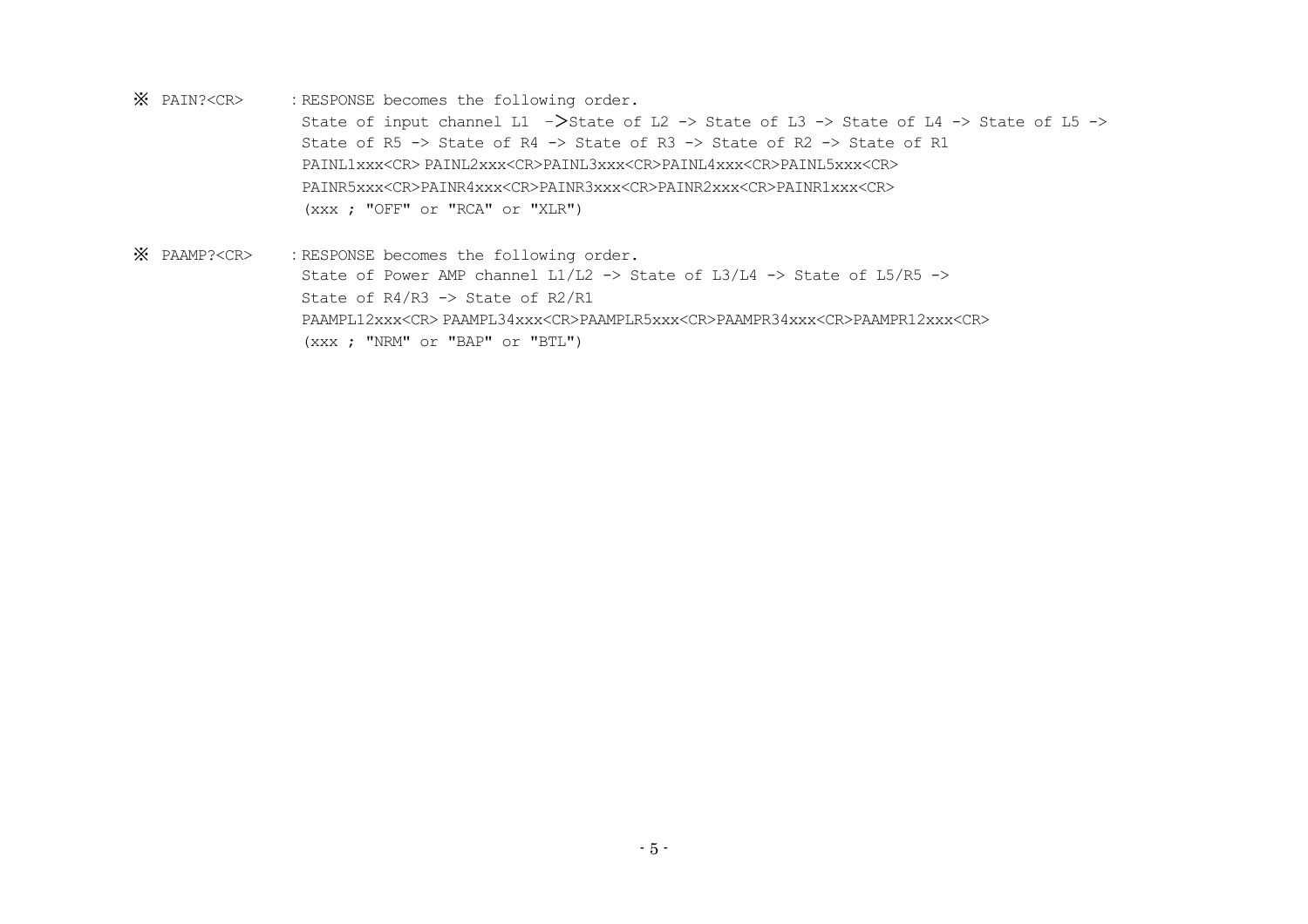| COMMAND | <b>PARAMETER</b> | function                    | Example            |
|---------|------------------|-----------------------------|--------------------|
| PA      | MTON             | Meter setting on            | PAMTON <cr></cr>   |
|         | MTOFF            | Meter setting off           | PAMTOFF <cr></cr>  |
|         | MTLCHG           | Left Meter setting          | PAMTLCHG <cr></cr> |
|         | MTCCHG           | Center Meter setting        | PAMTCCHG <cr></cr> |
|         | MTRCHG           | Right Meter setting         | PAMTRCHG <cr></cr> |
|         | MT?              | Return Meter setting        | PAMT? <cr></cr>    |
|         | MTO?             | Return Meter On/Off setting | PAMTO? <cr></cr>   |
|         | MTL?             | Return Left Meter setting   | PAMTL? <cr></cr>   |
|         | MTC?             | Return Center Meter setting | PAMTC? <cr></cr>   |
|         | MTR?             | Return Right Meter setting  | PAMTR? <cr></cr>   |

※

: RESPONSE becomes the following order.

| Return Meter On/Off setting |  | PAMTXXX <cr> (XXX); "ON" or "OFF")</cr>                    |
|-----------------------------|--|------------------------------------------------------------|
| Return Left Meter setting   |  | PAMTLx <cr> <math>(x ; "1"~\sim"~4"</math> or "NONE")</cr> |
| Return Center Meter setting |  | PAMTXX <cr> (XX; "L5" or "R5" or "CNONE")</cr>             |
| Return Right Meter setting  |  | PAMTRx <cr> <math>(x ; "1"~\sim"~4"</math> or "NONE")</cr> |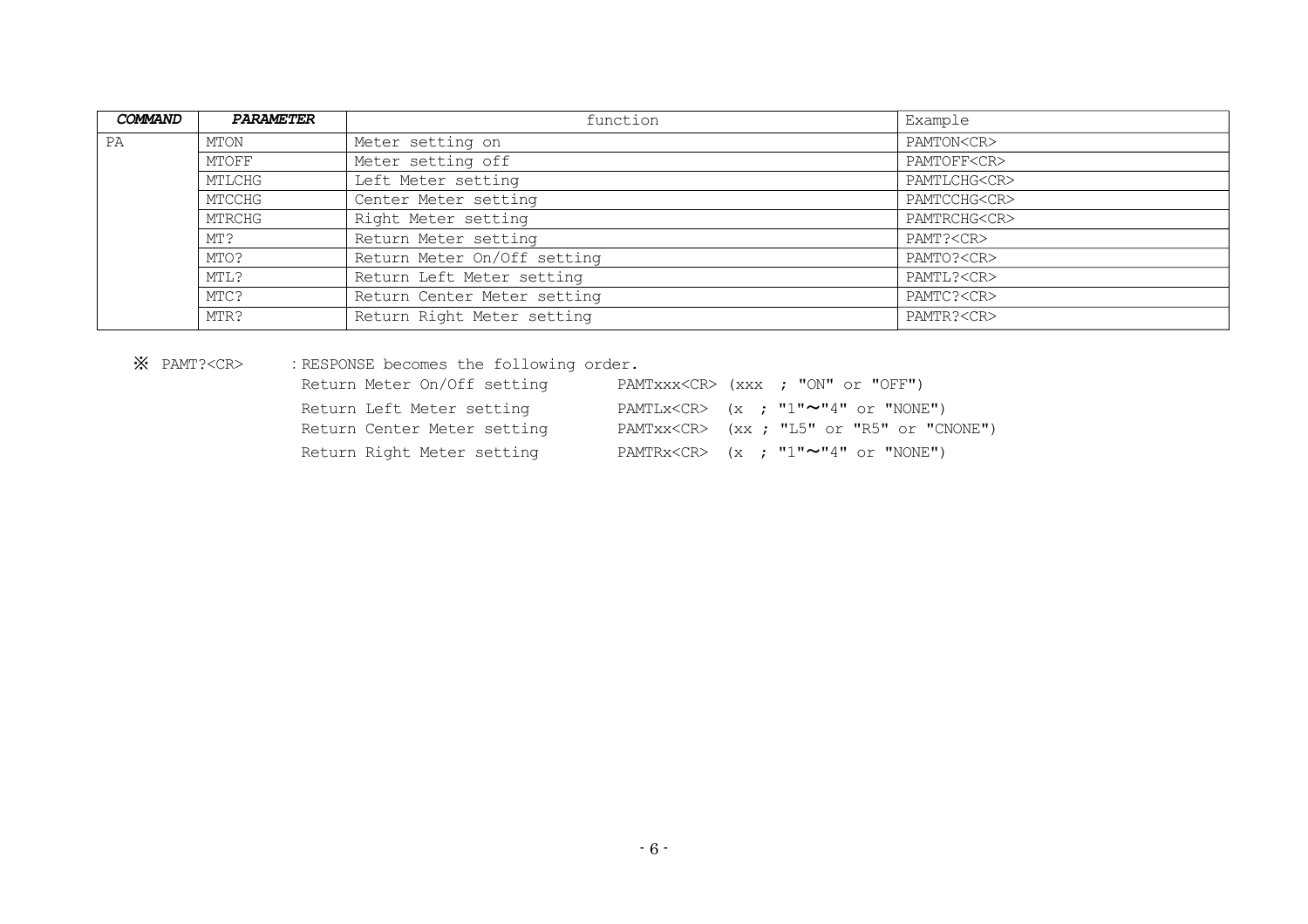# **EVENT(or RESPONSE) and PARAMETER list**

| <b>EVENT</b> | PARAMETER      | function                     | example             |
|--------------|----------------|------------------------------|---------------------|
| PA           | PWON           | POA POWER ON/STANDBY change  | PAPWON <cr></cr>    |
|              | PWSTBY         | POA Standby status           | PAPWSTBY <cr></cr>  |
|              | PWPROTECT      | POA Protection status        | PAPW? <cr></cr>     |
|              | INL1OFF        | Input Channel L* Information | PAINL1OFF <cr></cr> |
|              | <b>INL1RCA</b> |                              | PAINL1RCA <cr></cr> |
|              | <b>INL1XLR</b> |                              | PAINL1XLR <cr></cr> |
|              | INL2OFF        |                              | PAINL2OFF <cr></cr> |
|              | INL2RCA        |                              | PAINL2RCA <cr></cr> |
|              | INL2XLR        |                              | PAINL2XLR <cr></cr> |
|              | INL3OFF        |                              | PAINL3OFF <cr></cr> |
|              | INL3RCA        |                              | PAINL3RCA <cr></cr> |
|              | INL3XLR        |                              | PAINL3XLR <cr></cr> |
|              | INL4OFF        |                              | PAINL4OFF <cr></cr> |
|              | INL4RCA        |                              | PAINL4RCA <cr></cr> |
|              | INL4XLR        |                              | PAINL4XLR <cr></cr> |
|              | INL5OFF        |                              | PAINL5OFF <cr></cr> |
|              | INL5RCA        |                              | PAINL5RCA <cr></cr> |
|              | INL5XLR        |                              | PAINL5XLR <cr></cr> |
|              | INR1OFF        | Input Channel R* Information | PAINR1OFF <cr></cr> |
|              | <b>INR1RCA</b> |                              | PAINR1RCA <cr></cr> |
|              | <b>INR1XLR</b> |                              | PAINR1XLR <cr></cr> |
|              | INR2OFF        |                              | PAINR2OFF <cr></cr> |
|              | INR2RCA        |                              | PAINR2RCA <cr></cr> |
|              | INR2XLR        |                              | PAINR2XLR <cr></cr> |
|              | INR3OFF        |                              | PAINR3OFF <cr></cr> |
|              | INR3RCA        |                              | PAINR3RCA <cr></cr> |
|              | INR3XLR        |                              | PAINR3XLR <cr></cr> |
|              | INR4OFF        |                              | PAINR4OFF <cr></cr> |
|              | INR4RCA        |                              | PAINR4RCA <cr></cr> |
|              | INR4XLR        |                              | PAINR4XLR <cr></cr> |
|              | INR5OFF        |                              | PAINR5OFF <cr></cr> |
|              | INR5RCA        |                              | PAINL2OFF <cr></cr> |
|              | INR5XLR        |                              | PAINL2RCA <cr></cr> |